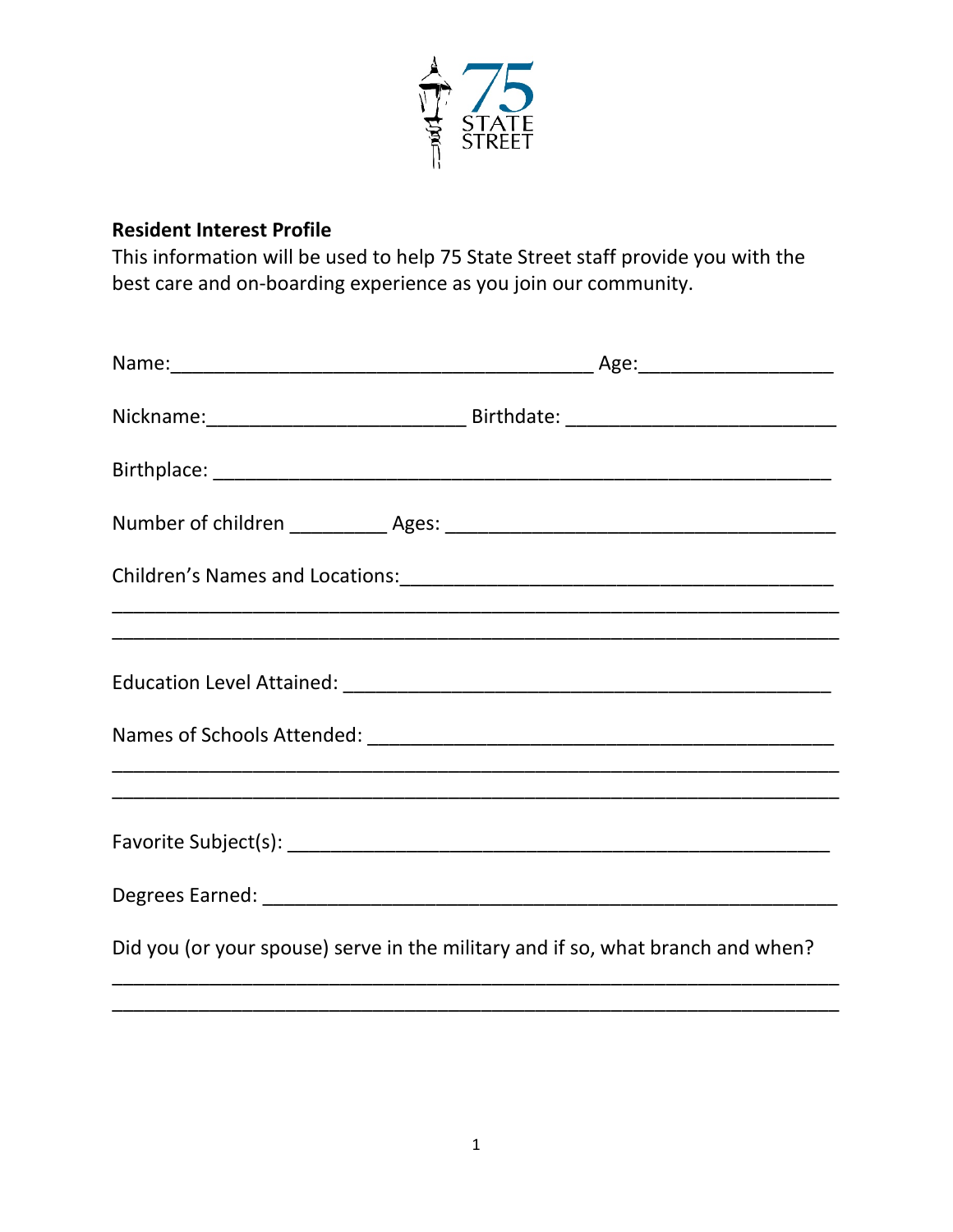| Martial Status: $\Box$ Single $\Box$ Married $\Box$ Widowed $\Box$ Divorced                                                                                        |  |  |  |  |
|--------------------------------------------------------------------------------------------------------------------------------------------------------------------|--|--|--|--|
|                                                                                                                                                                    |  |  |  |  |
| Please, tell us about when, where, and how you met your spouse: _______________                                                                                    |  |  |  |  |
|                                                                                                                                                                    |  |  |  |  |
| List all occupations held throughout your life: ________________________________                                                                                   |  |  |  |  |
| What were some of the tasks required in these jobs?: ___________________________                                                                                   |  |  |  |  |
|                                                                                                                                                                    |  |  |  |  |
|                                                                                                                                                                    |  |  |  |  |
| What hobbies, sports, or other leisure activities do you enjoy? Please include<br>passive activities such as watching television: ________________________________ |  |  |  |  |
| List any community involvement, including any church affiliations: _____________                                                                                   |  |  |  |  |
| Do you participate in Communion or other spiritual observances? _______________                                                                                    |  |  |  |  |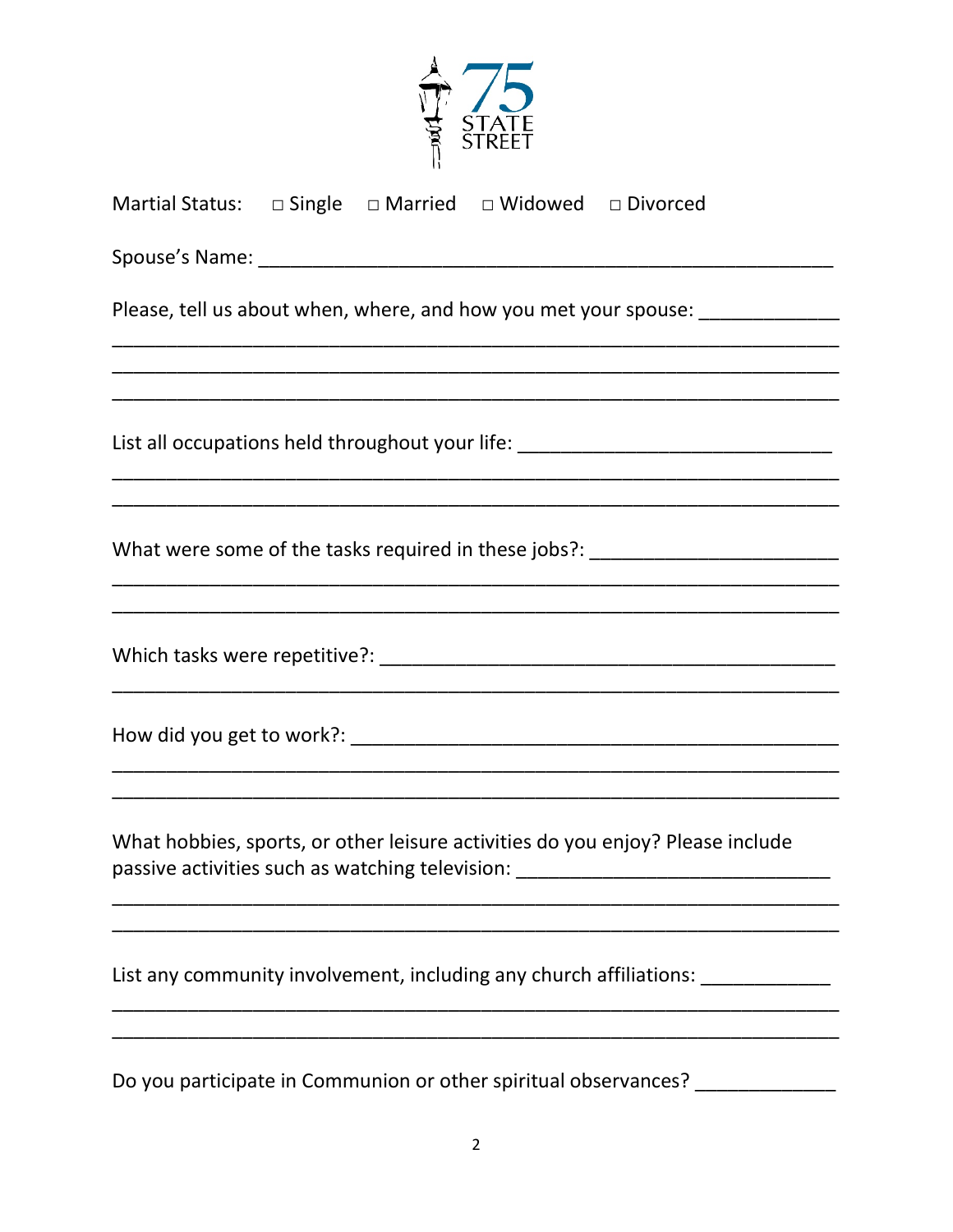

|  |  | What kinds of clubs and/or leagues did you belong to? |
|--|--|-------------------------------------------------------|
|  |  |                                                       |

What types of music do you enjoy?<br>
What types of music do you enjoy?

Do you play any musical instruments? Did you in the past? \_\_\_\_\_\_\_\_\_\_\_\_\_\_\_\_\_\_\_\_\_\_

Are there any board or card games you enjoy? \_\_\_\_\_\_\_\_\_\_\_\_\_\_\_\_\_\_\_\_\_\_\_\_\_\_\_\_\_\_\_\_\_\_\_

What are/were the names of some of you closest friends (please include 

What types of household duties did you take pride in or particularly enjoy?

What types of arts and crafts do you enjoy (please include past interests)?

Is your appetite:  $\Box$  Good  $\Box$  Fair  $\Box$  Poor

Do you have any special dietary considerations? \_\_\_\_\_\_\_\_\_\_\_\_\_\_\_\_\_\_\_\_\_\_\_\_\_\_\_\_\_\_\_\_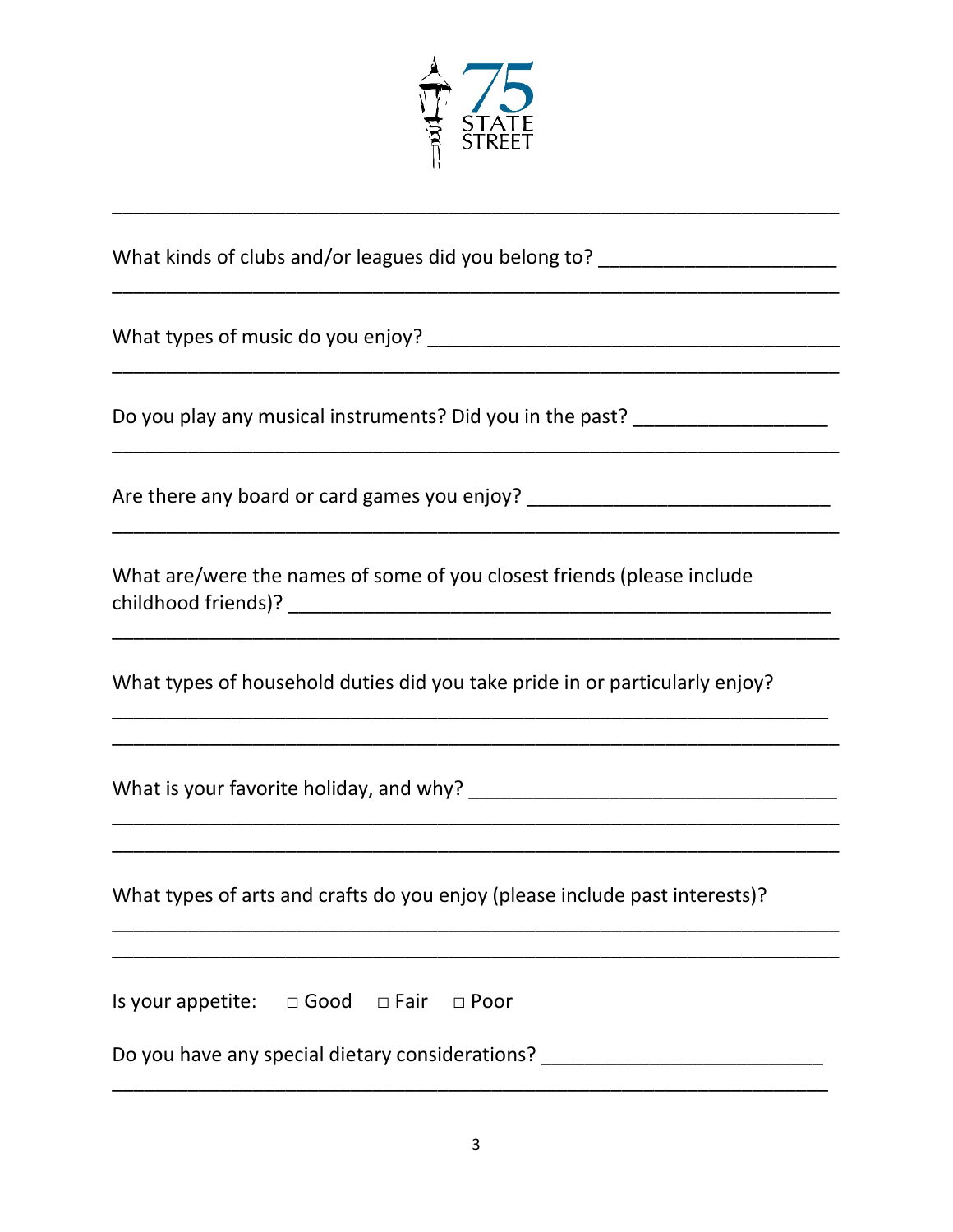

| Are there any foods you are unable to tolerate? ________________________________                                                                                                                         |
|----------------------------------------------------------------------------------------------------------------------------------------------------------------------------------------------------------|
|                                                                                                                                                                                                          |
|                                                                                                                                                                                                          |
| What types of snacks do you like, and do you eat snacks at particular times of the                                                                                                                       |
| <u> 1989 - Johann Barn, mars and deur de Barn, mars and deur de Barn, mars and deur de Barn, mars and deur de Ba</u><br>What is your daily routine? Describe a typical day: ____________________________ |
|                                                                                                                                                                                                          |
|                                                                                                                                                                                                          |
|                                                                                                                                                                                                          |
|                                                                                                                                                                                                          |
|                                                                                                                                                                                                          |
|                                                                                                                                                                                                          |
|                                                                                                                                                                                                          |
|                                                                                                                                                                                                          |
|                                                                                                                                                                                                          |
|                                                                                                                                                                                                          |
|                                                                                                                                                                                                          |
|                                                                                                                                                                                                          |
| Name all pets and type of pet:                                                                                                                                                                           |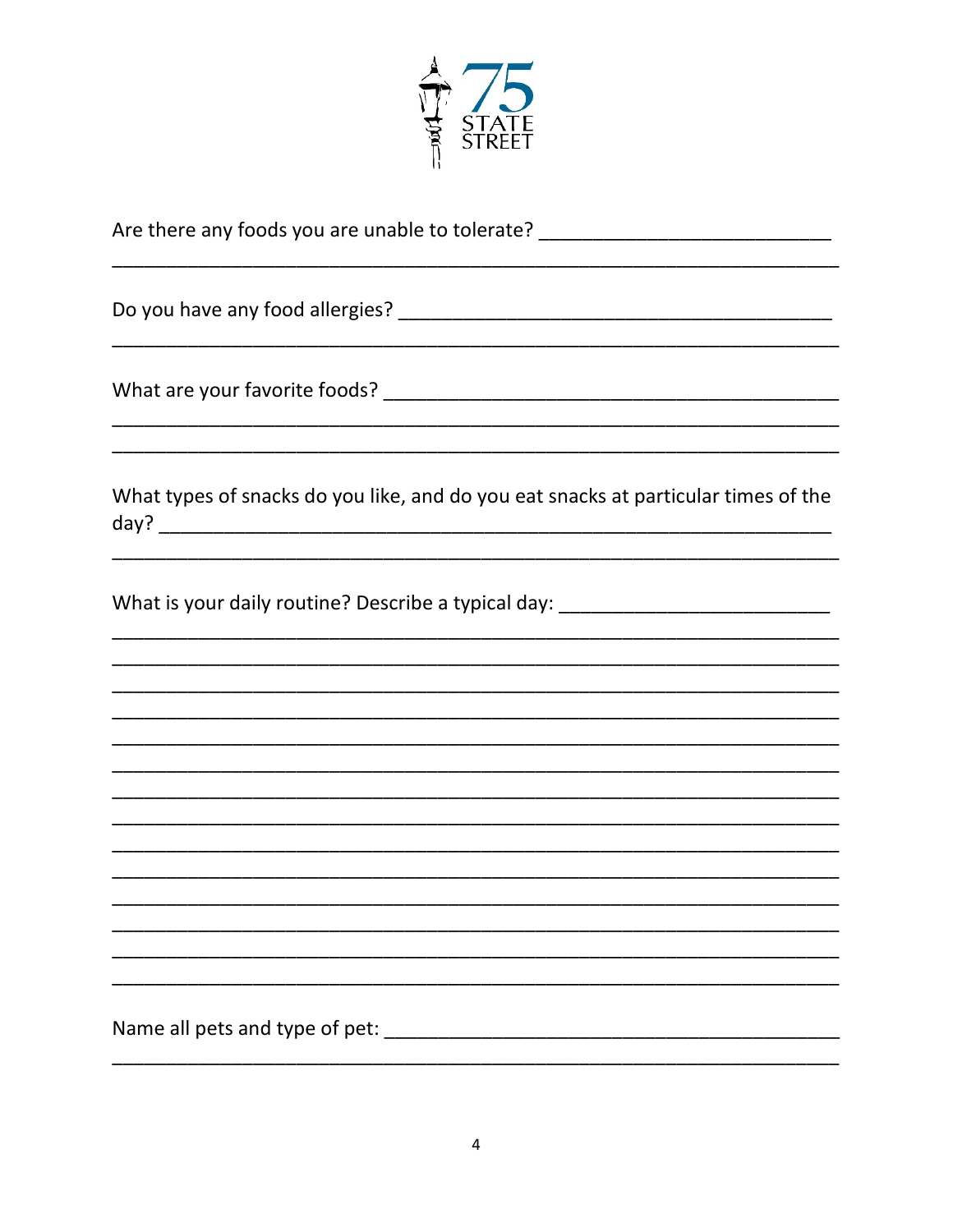

| Please describe your medication management process and any assistance you           |
|-------------------------------------------------------------------------------------|
|                                                                                     |
|                                                                                     |
| Do you feel you could benefit from medication management or reminders?              |
| Any situations or things we should avoid because they'll upset you?                 |
|                                                                                     |
| How is your awareness (attention span, ability to follow directions, orientation to |
|                                                                                     |
|                                                                                     |
| How do you communicate (verbal and non-verbal abilities, languages spoken,          |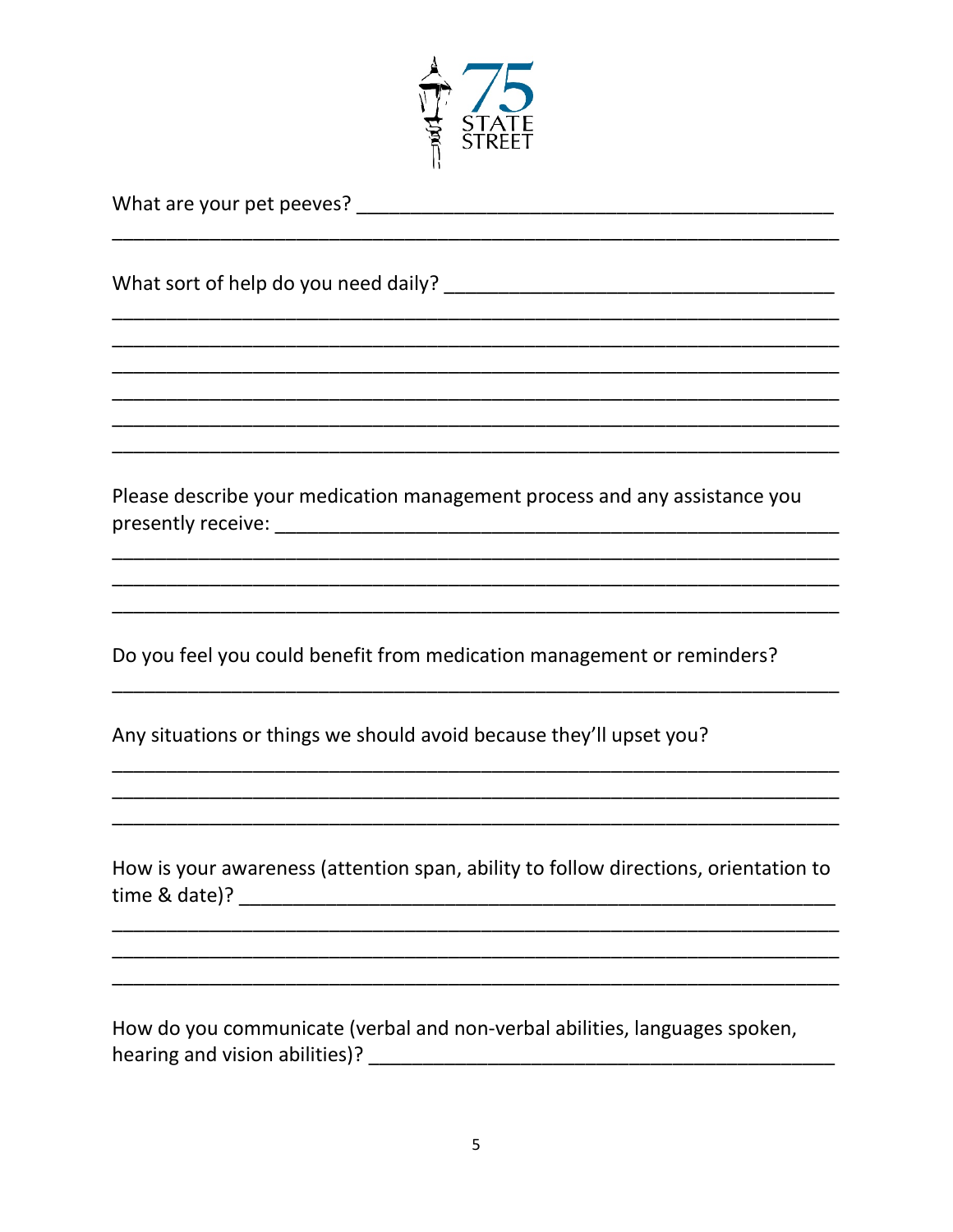

| Do you use a computer? _________ For what purposes? ____________________________         |
|------------------------------------------------------------------------------------------|
| Do you prefer a shower: _________ or a bath: _____________?                              |
|                                                                                          |
|                                                                                          |
|                                                                                          |
|                                                                                          |
| Please describe your toileting process (include bowel movement pattern, use of           |
|                                                                                          |
| Please describe your food and beverage preferences including your favorite<br>meals:     |
|                                                                                          |
|                                                                                          |
| Please describe your feeding ability including food consistency and any help<br>needed): |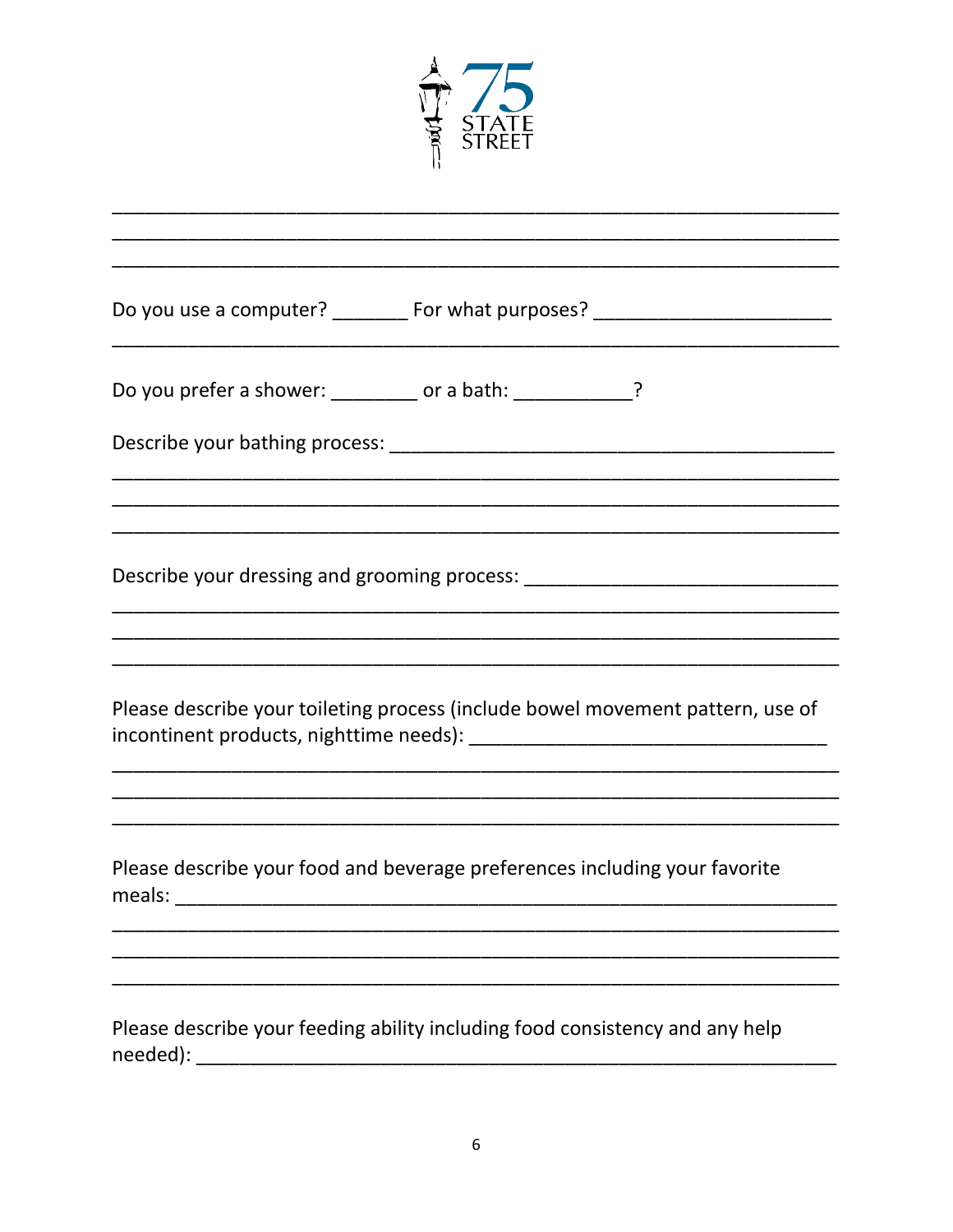

Do you have any food allergies? If so, please describe their severity and the last 

How is your mobility (walking, getting in and out of bed/chairs, etc.):

What assistive mobility devices do you use and when?

Do you have any safety concerns (wandering, elopement, leaving the stove or 

Daytime activities (past and current interests, daytime routine):

Sleep habits and nighttime activity (include usual waking time):